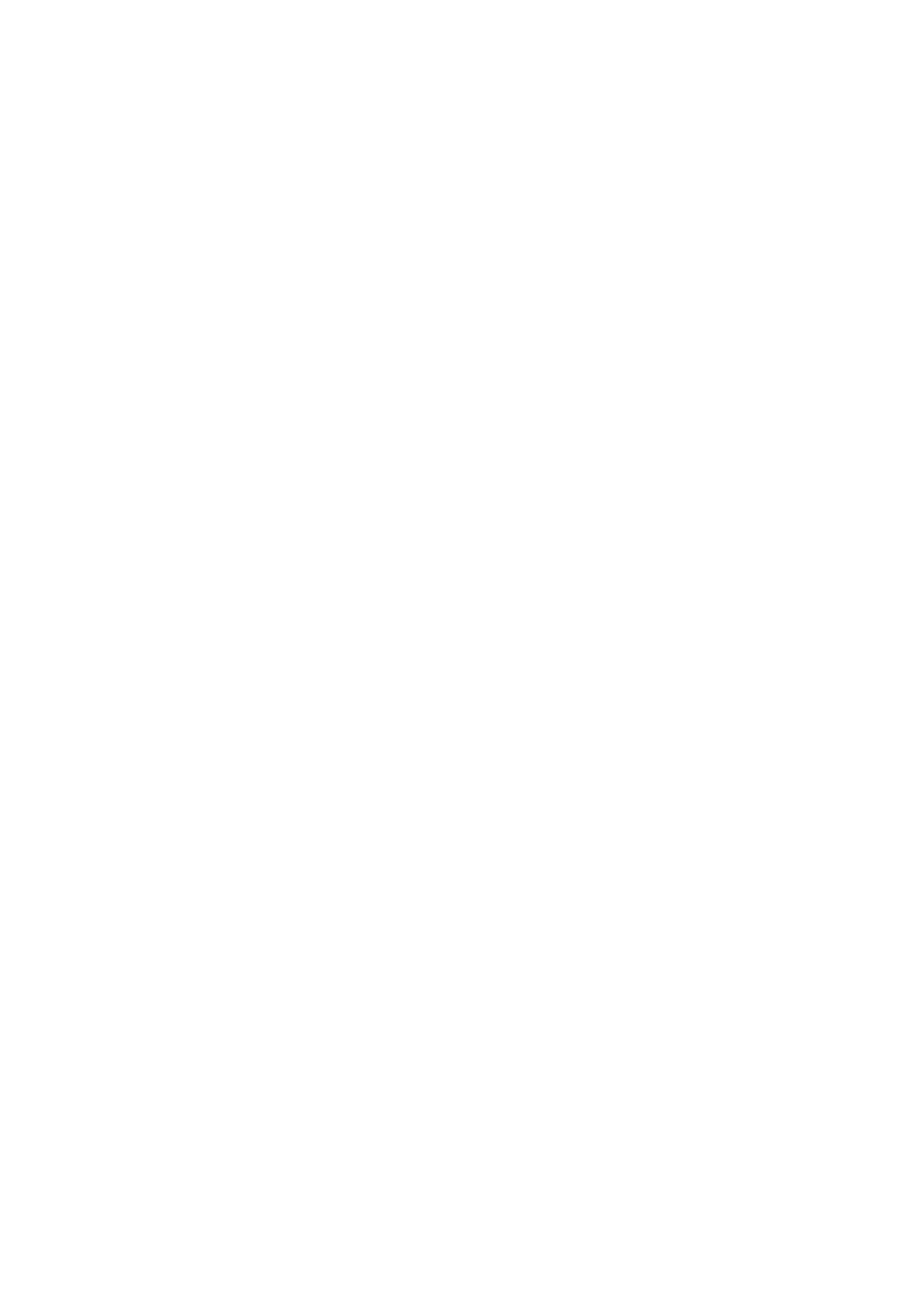

## **1 Welcome**

The Chair opened the meeting and welcomed everyone present.

## **2 Apologies**

There were no apologies.

# **3 Declaration of Interest**

There were no declarations of interest.

## **4 Confirmation of Minutes**

Resolution number FR/2022/40

MOVED by Member M Murphy, seconded by Member S Druyven:

# **That the Franklin Local Board:**

**a) confirm the ordinary minutes of its meeting, held on Tuesday, 22 March 2022, including the confidential section, as a true and correct.**

**CARRIED**

# **5 Leave of Absence**

There were no leaves of absence.

## **6 Acknowledgements**

## **6.1 Acknowledgement - Kevan Lawrence**

Resolution number FR/2022/41

MOVED by Chairperson A Baker, seconded by Member S Druyven:

## **That the Franklin Local Board:**

**a) acknowledge Kevan Scivier Lawrence – MBE, MStJ, Paul Harris Fellow, JP, who died on 19 December 2021 aged 91. Kevan was the Waiuku Borough Council Mayor from 1971 to 1989, a Franklin District Councillor from 1989 – 2004, and was a Franklin District Council Councillor representative on the Waiuku/Āwhitu Community Board from 1989 – 1997.**

**CARRIED**

# **7 Petitions**

There were no petitions.

## **8 Deputations**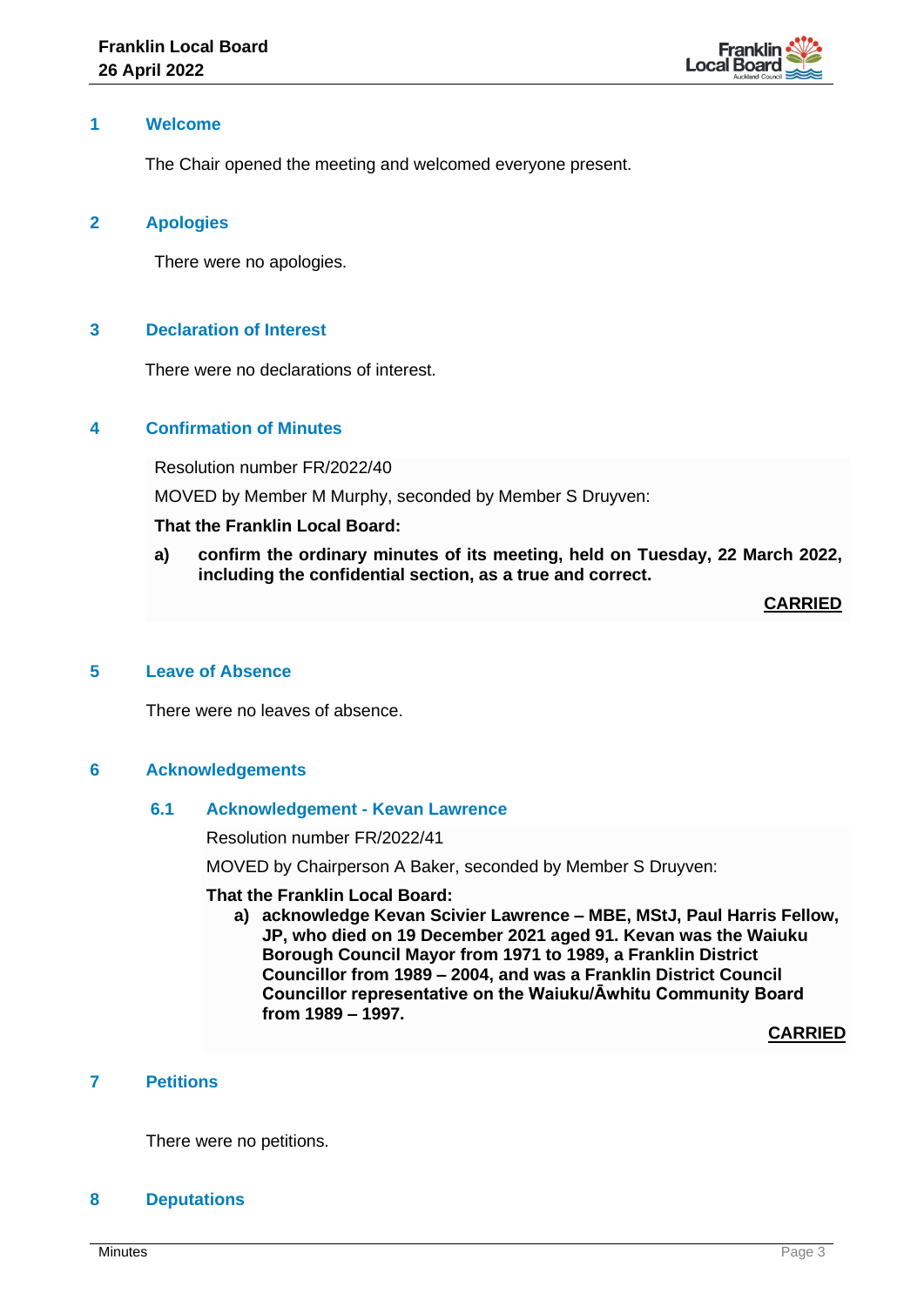

# **8.1 Deputation - Whakaupoko Landcare**

Resolution number FR/2022/42

MOVED by Chairperson A Baker, seconded by Member A Cole:

## **That the Franklin Local Board:**

- **a) thank Andrew Sinclair, Paul Arthur and Edith Tuhimata representing Whakaupoko Landcare, for their attendance and presentation on the Green Trails project and how it might be considered in the Franklin Local Board area.**
- **b) request that Parks Sport and Recreation staff, as the experts in the development and delivery of paths and trails across Franklin Local Board area, provide advice to the board on how the Whakaupoko Landcare Green Trails project aligns with or complements Franklin Trails Planning and if these synergies create viable strategic delivery opportunities that the board could consider.**

**CARRIED**

## **Attachments**

A 26 April 2022 Franklin Local Board deputation - Franklin Green Trails presentation

# **9 Public Forum**

**9.1 Public Forum - Grant Hewison, empowering communities to object to alcohol license applications**

Resolution number FR/2022/43

MOVED by Member S Druyven, seconded by Deputy Chairperson A Fulljames:

## **That the Franklin Local Board:**

**a) thank Grant Hewison for his attendance and presentation on the work of Communities Against Alcohol Harm Inc.**

**CARRIED**

## **Attachments**

A 26 April 2022 Franklin Local Board - Communities Against Alcohol Harm presentation

## **10 Extraordinary Business**

There was no extraordinary business.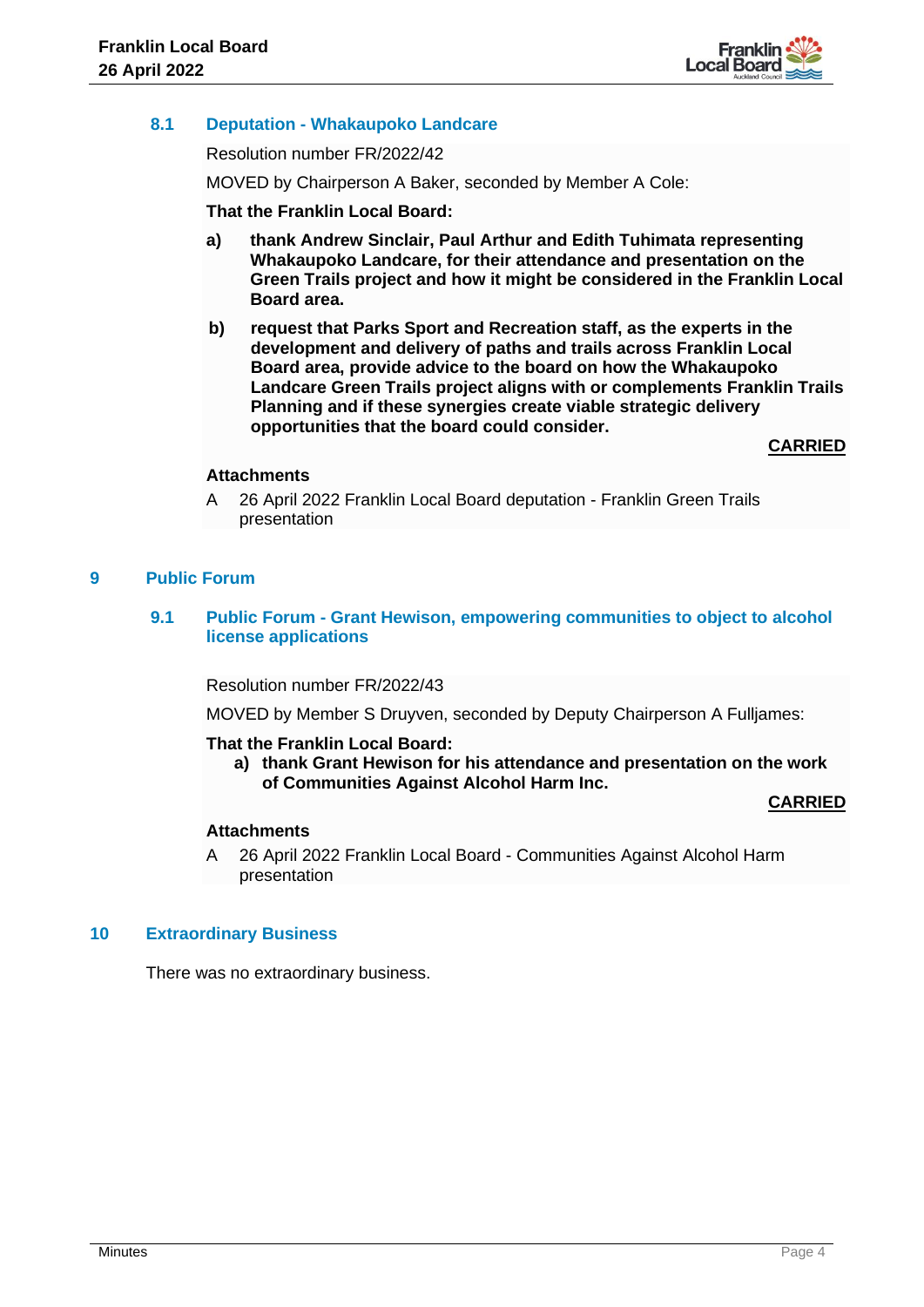

**11 Franklin Local Board Work Programme Reallocations 2021/2022**

Georgina Gilmour, Senior Advisor, was in attendance to speak to this item

Resolution number FR/2022/44

MOVED by Member L Soole, seconded by Deputy Chairperson A Fulljames:

#### T**hat the Franklin Local Board:**

- **a) note the amended staff recommendation received at the business meeting, requesting additional reallocation be made to the Waterways Protection Grant to enable funding for all projects recommended to staff.**
- **b) approve the reallocation of \$55,951 of budget underspend towards the following activities:**
	- **i) ID 642: Predator Free Franklin \$11,855**
	- **ii) ID 143: Community Grants Franklin \$18,788**
	- **iii) ID 627: Waterways Protection Fund Franklin \$7,445**
	- **iv) ID 1467: Local Economic Broker \$17,863.**

**CARRIED**

## **12 Franklin Waterways Protection Fund Round One 2021/2022 grant allocations**

Wendy D'Arcy, Senior Healthy Waters Specialilst, and Donna Carter, I&ES Relationship Advisor, were in attendance to speak to this item

Resolution number FR/2022/45

MOVED by Member A Cole, seconded by Member A Kinzett:

**That the Franklin Local Board:**

**a) agree to fund, part-fund, or decline each application in the Franklin Waterways Protection Fund Round One 2021/2022 as listed in the following table:**

*Table One: Franklin Waterways Protection Fund Round One 2021/2022 grant applications*

| <b>Application</b><br>ID | <b>Applicant</b>                                | <b>Requesting funding</b><br>for                                                 | <b>Amount</b><br>requested | <b>Amount</b><br>approved |
|--------------------------|-------------------------------------------------|----------------------------------------------------------------------------------|----------------------------|---------------------------|
| <b>FWPF21-10</b>         | <b>H&amp;R Partnership</b>                      | <b>Towards the cost of</b><br>fencing                                            | \$13,003.51                | \$10,944.80               |
| <b>FWPF21-12</b>         | <b>RH Masfen</b><br><b>Family Trust</b><br>No.4 | Towards the cost of<br>plant Supply,<br>planting labour and<br>plant maintenance | \$27,600                   | \$7,120.00                |
| <b>FWPF21-17</b>         | <b>Mataitai Farm</b><br>Trust                   | Towards the cost of<br>fencing, weed<br>management and<br>plants                 | \$19,250                   | \$0                       |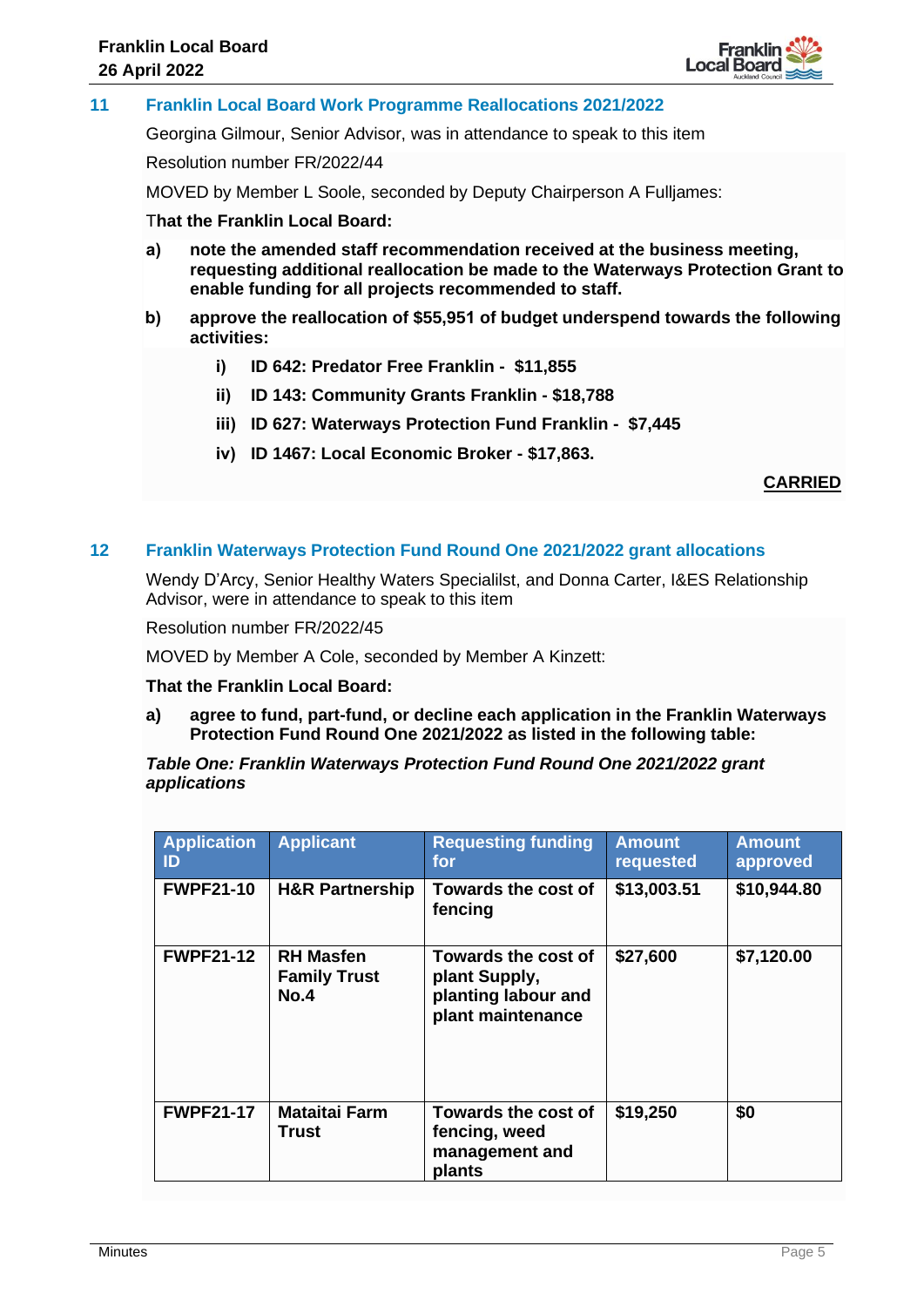

| <b>Application</b><br>ID | <b>Applicant</b>                            | <b>Requesting funding</b><br>for                                                                                                                                        | <b>Amount</b><br>requested | <b>Amount</b><br>approved |
|--------------------------|---------------------------------------------|-------------------------------------------------------------------------------------------------------------------------------------------------------------------------|----------------------------|---------------------------|
| <b>FWPF21-18</b>         | Jacqueline &<br><b>Vaughan Hayton</b>       | <b>Towards the cost of</b><br>plant supply and<br>labour for driveway<br>stream, plant<br>supply for<br>mainstream, and<br>fencing materials<br>and labour for<br>1359m | \$59,146.87                | \$0                       |
| <b>FWPF21-19</b>         | <b>Smith Shields</b><br><b>Family Trust</b> | <b>Towards the cost of</b><br>gully plant supply,<br>fencing labour and<br>materials, house<br>waterway fencing<br>labour and<br>materials, and<br>freight cost         | \$34,867.05                | \$17,214.30               |
| <b>FWPF21-23</b>         | <b>John Wright</b>                          | Towards the cost of<br>plant supply and<br>labour, fencing<br>materials and<br>labour                                                                                   | \$8,961.88                 | \$8,303.50                |
| <b>FWPF21-24</b>         | Graceland<br>Limited                        | <b>Towards the cost of</b><br>fencing and<br>planting                                                                                                                   | \$24,517.50                | \$0                       |
| <b>FWPF21-25</b>         | <b>Tarek Yousef</b>                         | <b>Towards the cost of</b><br>plant supply,<br>fencing materials<br>and labour                                                                                          | \$10,308                   | \$3,256.00                |
| <b>FWPF21-28</b>         | <b>Andrew McRae</b>                         | Towards the cost of<br>plant supply, plant<br>labour and<br>maintenance                                                                                                 | \$15,213                   | \$15,213.00               |
| <b>FWPF21-29</b>         | <b>Robert</b><br><b>Granshaw</b>            | Towards the cost of<br>plant supply,<br>fencing materials<br>and Labour                                                                                                 | \$5,150.49                 | \$5,393.00                |
|                          |                                             | <b>Total</b>                                                                                                                                                            | \$218,018.30               | \$67,444.60               |

- **b) note that staff have recommended funding application FWPF21-29 an amount that is slightly more than the amount requested, and that the board endorses this approach in this instance based on advice from staff that the applicant's costings were too conservative to enable delivery of the outcomes intended.**
- **c) note that all projects requesting funding are worthwhile and deliver local enviornmental benefit but that the rationale for declining three applications is as follows:**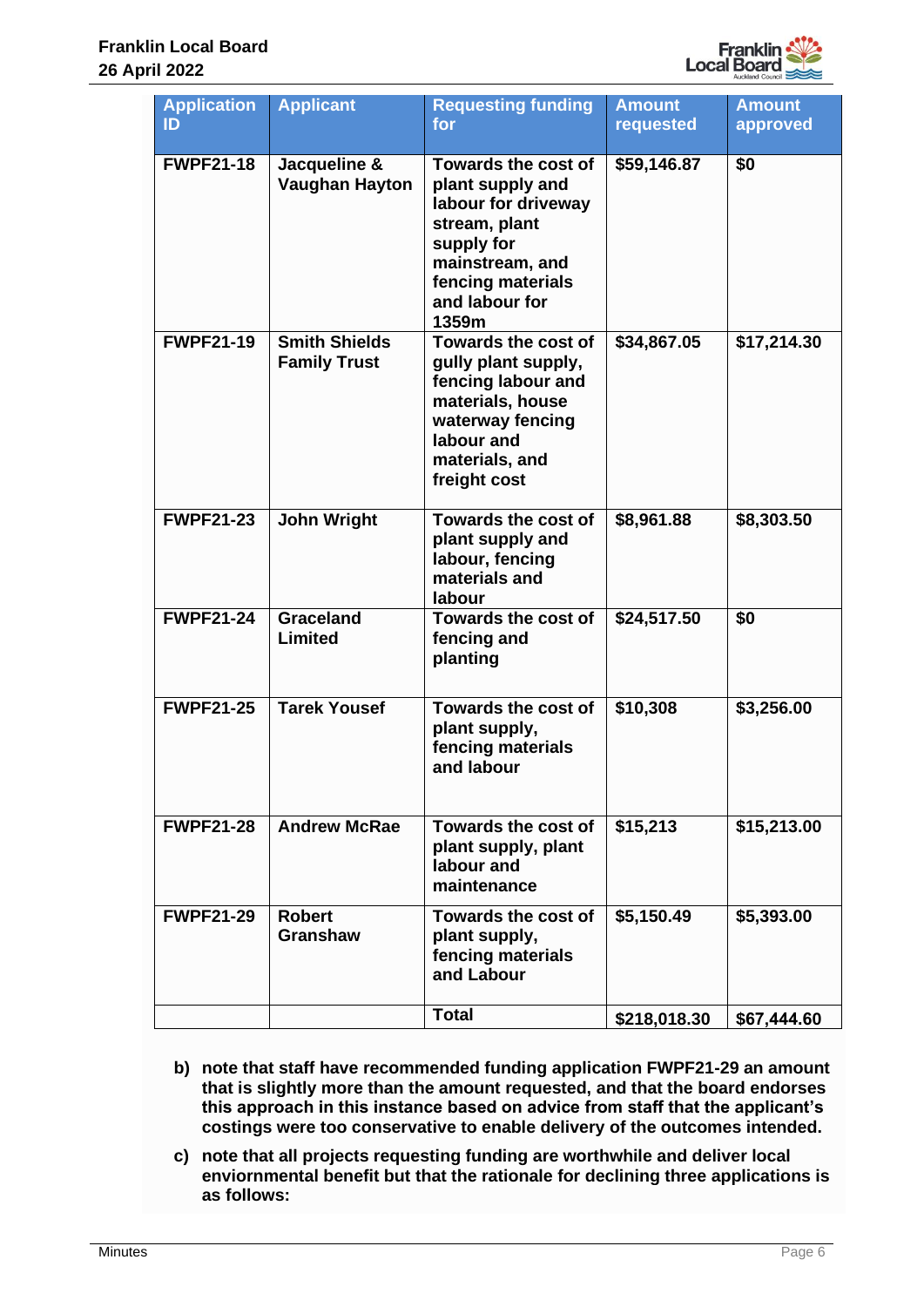

- **i) FWPF21-17, Mataitai Farm Trust – this is an ongoing project that has previously received local board support but has yet to complete the current phase of works. The Trust is encouraged to seek further funding in 2022-2023 once this work is complete**
- **ii) FWPF21-18, Jacqueline & Vaughan Hayton – the scale and value of this project is such that the applicants have been referred to the Auckland Council Regional Waterways Protection Grant round**
- **iii) FWPF21-24, Graceland Limited – the scale and value of this project is such that the applicants have been referred to the Auckland Council Regional Waterways Protection Grant round**

**CARRIED**

# **13 Variation to 2021 - 2024 Customer and Community Services work programme**

Moushmi Sharan, Work Programme Lead, was in attendance to speak to this item

Resolution number FR/2022/46

MOVED by Member S Druyven, seconded by Member A Kinzett:

## **That the Franklin Local Board:**

- **a) approve the following variations including budget and timeline changes to its adopted 2021–2024 Customer and Community Services work programme as per attachment A, specifically:**
	- **i) additional budget allocation of \$33,455 for project ID 28732 'Glenbrook War Memorial Hall – replace water supply system' from ABS: Capex Renewal budget over financial year 2021/2022.**
	- **ii) reduce budget allocation by \$33,455 for project ID 20637 'Pukekohe War Memorial Town Hall – renew heritage assets' utilising \$516,813 of ABS: Capex Renewal budget over financial year 2021/2022.**
- **b) note for clarity that these amendments will not compromise the Pukekohe War Memorial Town Hall renewal, but rather is a re-phasing and reallocation due to unavoidable project delivery delays that will ensure maximum local spend of funds that might otherwise be offered up as an underspend.**

## **CARRIED**

## **14 Park Service Assessment Outcomes for the Development of Matakawau Recreation and Plantation Reserve**

Greg Lowe, Parks and Places Specialist, and Debra Langton, Parks Sport and Recreation Portfolio Manager, were in attendance to speak to this item.

Resolution number FR/2022/47

MOVED by Member S Druyven, seconded by Deputy Chairperson A Fulljames:

T**hat the Franklin Local Board:**

- **a) approve the preparation of a park service assessment that will guide redevelopment of Matakawau Recreation and Plantation Reserve following the harvesting of the pine plantation.**
- **b) support the following park service outcomes to guide future renewal and development planning for the Matakawau Recreation and Plantation Reserve:**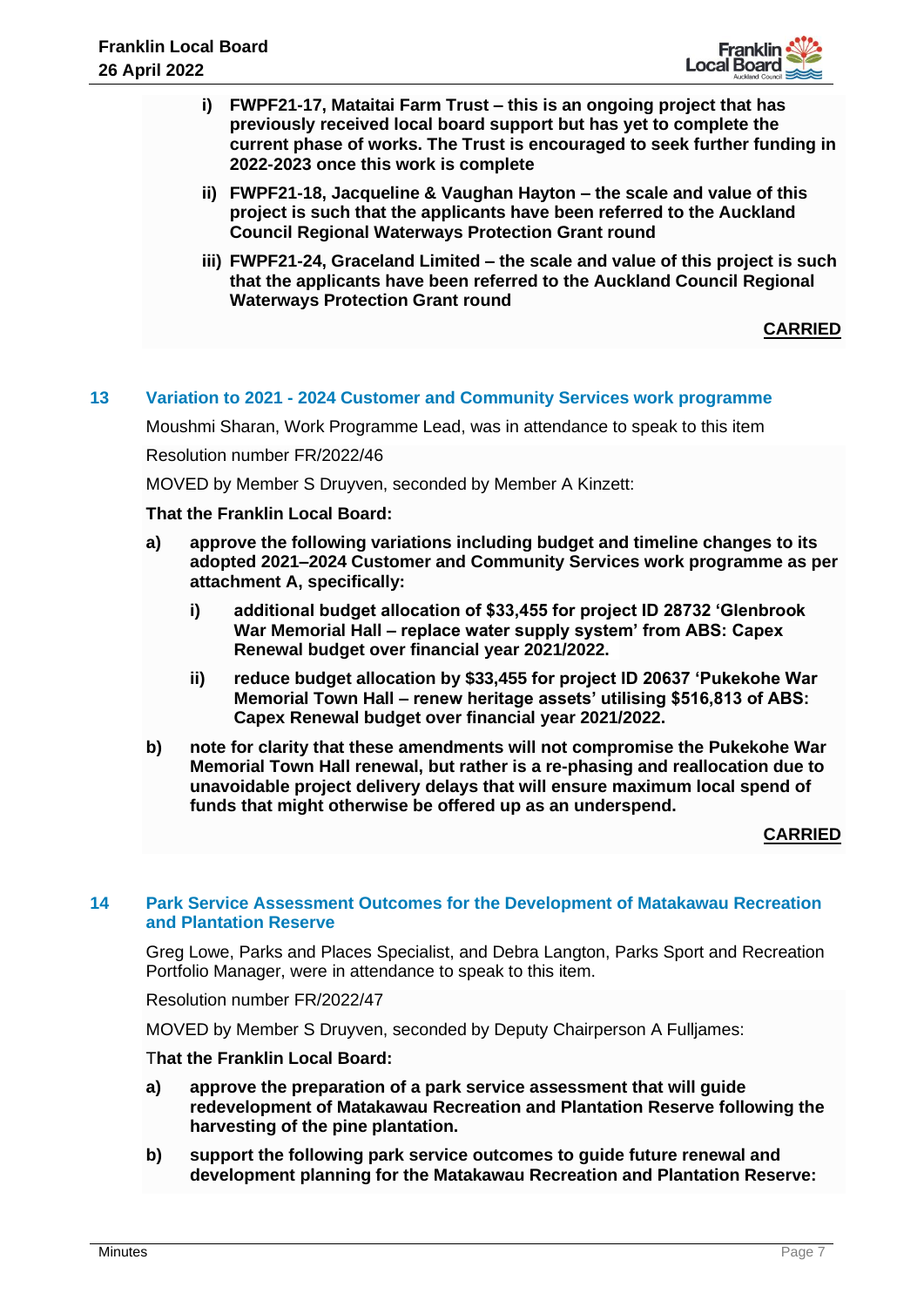

- **i) a restored 24.5-hectare indigenous ecosystem including the provision for walking, cycling in a natural setting that will enable Aucklanders to connect with nature and for them to get active their way.**
- **ii) a developed reserve with recreational access that will increase local activation and support visitor experiences for general tourism within the Āwhitu Peninsula.**
- **iii) the cultural significance of Matakawau Recreation and Plantation Reserve is important to mana whenua and engagement is required to ensure Māori outcomes are integrated within future design and development planning for the reserve.**
- **iv) connections to, and within, the reserve will focus on accessibility based on Crime Prevention through Environmental Design principles (CPTED), plus high quality interpretative/directional information.**
- **v) supporting amenities will ensure that visitation to the reserve is enriched through the provision of areas where people can gather, rest and be protected from the elements.**
- **vi) future renewal and development programmes that evolve will look to ensure that design reflects the cultural, ecological, and cultivated landscape of this location.**

**CARRIED**

# **15 Parks Service Assessment Outcomes for the Development of Pukekohe Hill Reserve.**

Greg Lowe, Parks and Places Specialist, and Debra Langton, Parks Sport and Recreation Portfolio Manager, were in attendance to speak to this item

Resolution number FR/2022/48

MOVED by Member L Soole, seconded by Member A Kinzett:

## **That the Franklin Local Board:**

- **a) approve the following park service outcomes to guide future planning to increase activation and visitor experience for Pukekohe Hill Reserve:**
	- **i) Māori outcomes are to be integrated within the future vision and design for the reserve.**
	- **ii) connectivity within the reserve will focus on accessibility, Crime Prevention Through Environmental Design principles, with accurate quality interpretive/directional information.**
	- **iii) supporting amenities will ensure that visitation is enriched through the provision of areas where people can gather, rest, be protected from the elements and enjoy the scenic view shafts available from the summit of Pukekohe Hill.**
	- **iv) future renewal and development programmes that evolve will look to ensure that design reflects the cultural, ecological, and cultivated landscape of this location.**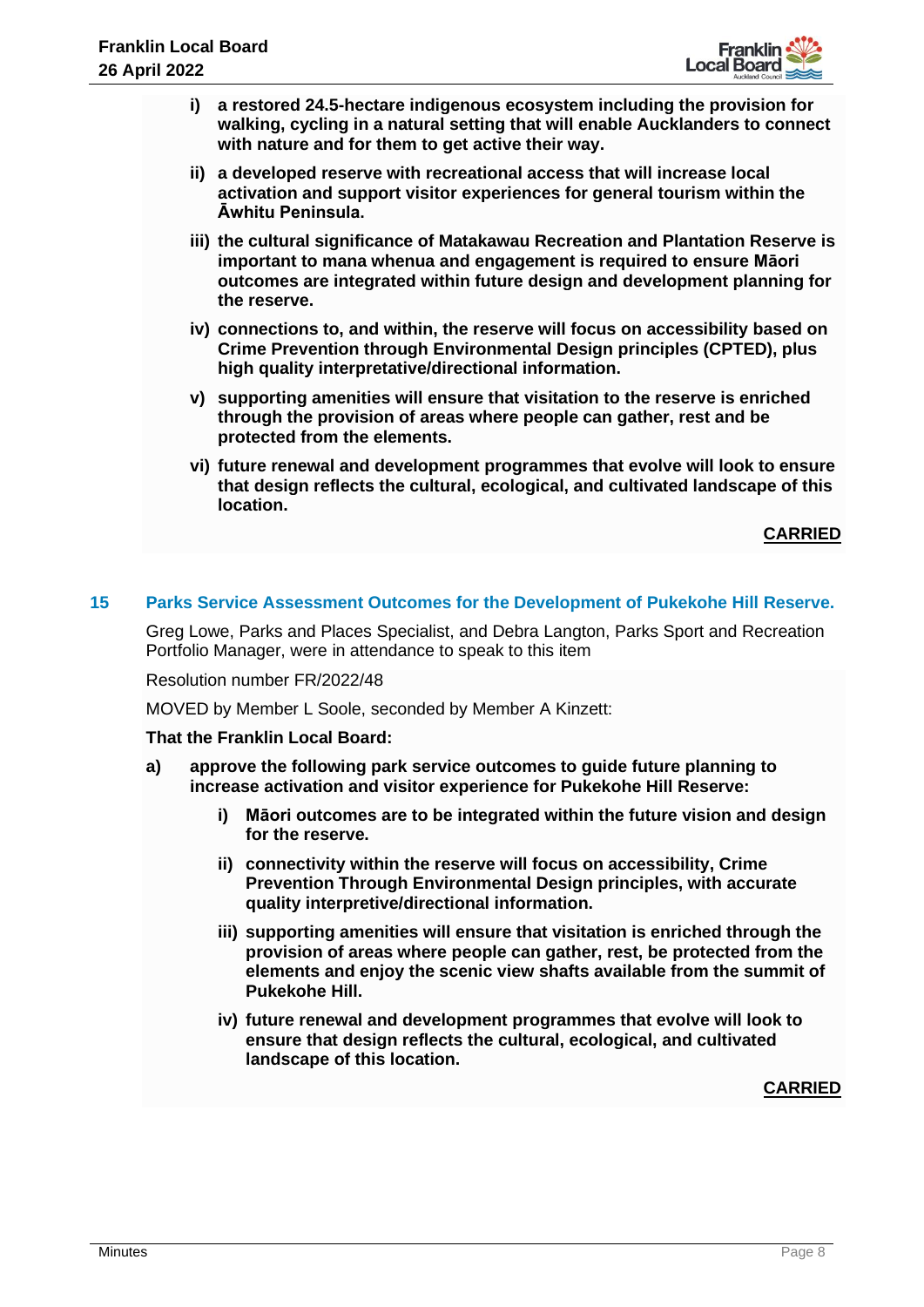

## **16 Auckland Transport bimonthly report April 2022**

Resolution number FR/2022/49

MOVED by Member L Soole, seconded by Member A Kinzett:

#### **That the Franklin Local Board:**

- **a) receive the April 2022 report from Auckland Transport.**
- **b) note that the board is scheduled to receive a report on the installation of parking restrictions on Adams Drive and Lisle Farm roads, with a view to progressing this project to a consultation stage at its 10 May 2022 business meeting.**

# **CARRIED**

## **17 Auckland Transport - Activities in the Road Corridor Bylaw 2022**

Resolution number FR/2022/50

MOVED by Member A Cole, seconded by Chairperson A Baker:

## **That the Franklin Local Board:**

- **a) provide the following feedback on the draft Activities in the Road Corridor Bylaw 2022 ahead of it being submitted to the Auckland Transport Board for final approval.**
	- **i) It is important that any Auckland Bylaw adequately considers the needs of our rural communities. The Franklin Local support the points made by Federated Farmers in their submission including that:**
	- **A. there is a level of unknowns with the removal of the Code Of Practice for Temporary Traffic Management (TTM) to a new TTM document coming this year. In relation to the livestock movement section, we do not deem it necessary to mention or attach requirements under New Zealand Transport Authority's rules, as livestock drovers have to comply with these requirements regardless of Auckland Transport's bylaw.**
	- **B. regarding vehicle crossings and gate compliance, we note that farmers can have up to 10 gates placed in strategic locations on a corridor. The board considers that compliance costs per gate may be unreasonable and may have the effect of creating safety risks i.e. an incentive to remove gates and extend risk to motorists and animals in case of livestock escape or other emergency situations**
	- **C. suggest that rural needs could be addressed by including a separate rural gate design specification similar to that established by Waipa District Council**
	- **D. suggest in general that greater clarity is required on the vehicle crossing section i.e. when this requirement is to be applied and to what extent. The current rule is generalized and open to interpretation and a possible point of conflict.**
	- **E. support the permitted activity rules, and flexibility on compliance set out in the livestock section**
	- **F. support the exclusion of unformed roads from the bylaw livestock restrictions**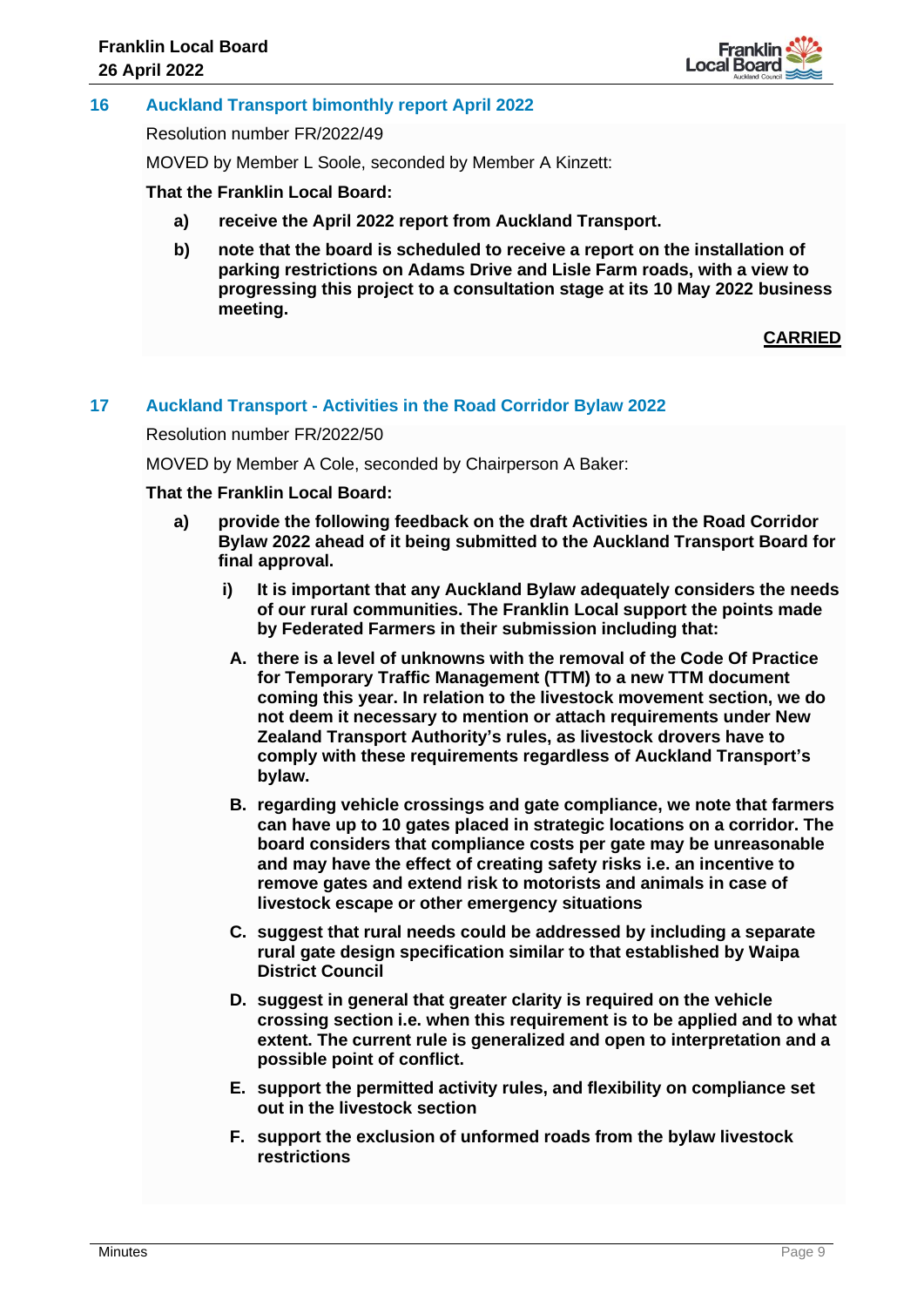

- **G. request exclusion of unsealed roads from the requirement to apply to graze livestock on roadsides, on the basis that this has significant cost and environmental implications. Livestock grazing reduces the need for mowing and supports pest plant management e.g. yellow bristle grass. Suggest the creation of guidelines that grazers are bound to follow would be a better approach**
- **H. note that stock droving and stock crossing are logistically different require differ rules and safety measures e.g. crossings are able to implement measures as they are usually at fixed locations, but cannot sustain vehicle movement through the operation. Moving or droving livestock is dynamic and can make fixed safety measures such as road protection unrealistic**
- **I. endorse that there be provisions for accidents and emergency situations e.g. escaped livestock due to car accidents or fence breaches, that enable farmers to quickly and pragmatically resolve such issues in a bylaw compliant manner.**
- **ii) where traffic management plans (TMPs) are required, the bylaw should make it easier for the managers of regular events to be able to re-use previously approved TMPs where there is no significant change to the activity being undertaken. The requirement for a new TMP to be developed lodged and assessed per activity as a matter of course is costly for those delivering activities and inefficient for Auckland Transport. Annual Santa Parades and ANZAC Parades are two examples of such activities.**
- **iii) support the proposal to make the process easier for construction activity, however consider that the proposal does not go far enough to achieving this outcome. Suggest that the bylaw and supporting processes enable greater efficiency and enhance expediency e.g. by creating pre-endorsed practices for types of construction activities and operating under a greater trust-based model.**
- **iv) note that while the event and screen production activity permitting for events in the road corridor is managed by Auckland Council and Auckland Unlimited respectively, that Auckland Transport bylaws should support these activities i.e. support a fast and easy process wherever possible with the level of process complication reflecting level of complication at the site. A "one size fits all applications" approach to compliance does not position Auckland well as an events or film friendly region and Auckland Transport must play its part in this aspiration.**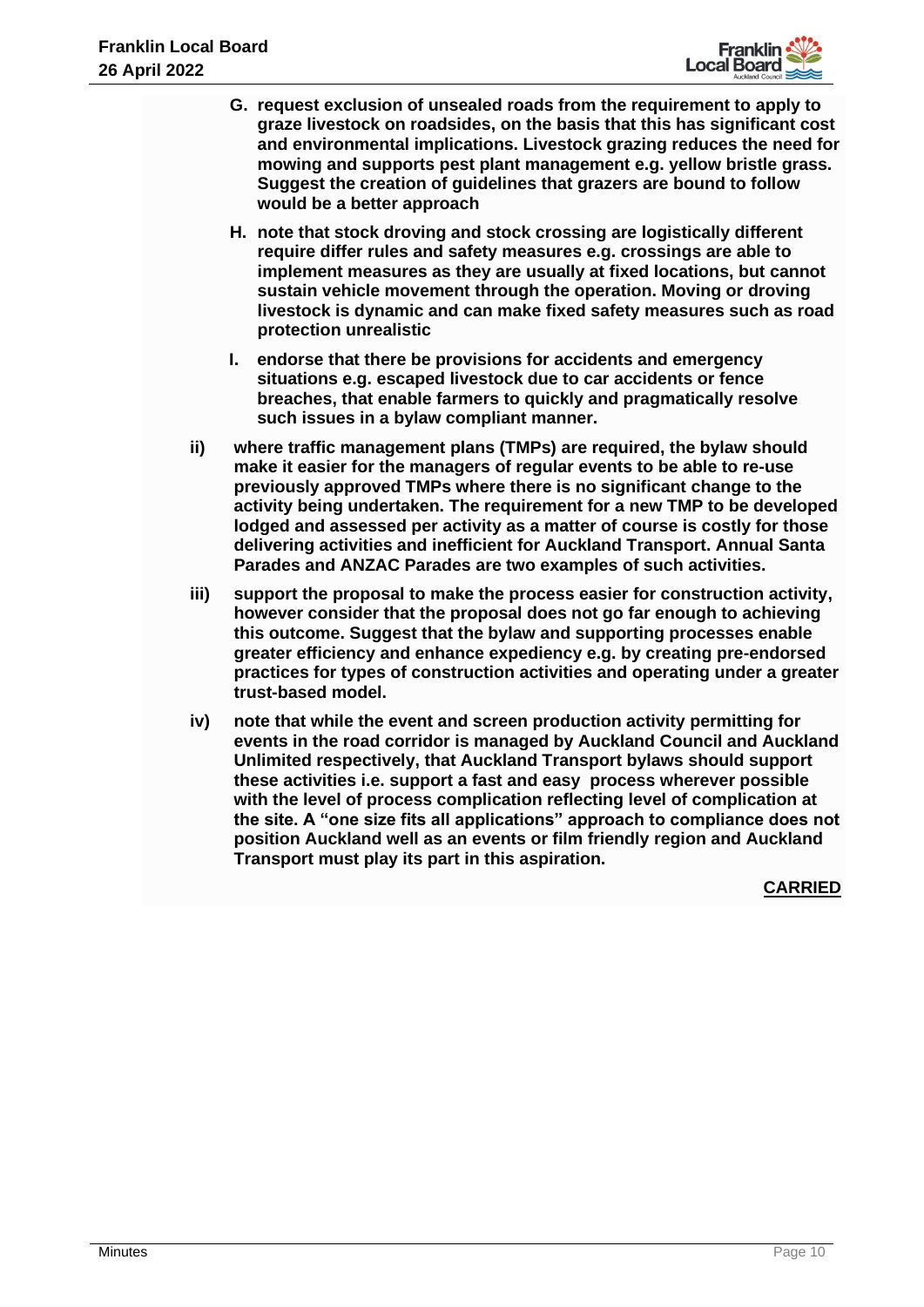

# **18 Transport Emissions Reduction Plan**

Resolution number FR/2022/51

MOVED by Member M Bell, seconded by Deputy Chairperson A Fulljames:

## **That the Franklin Local Board:**

- **a) receive the progress update provided on the Transport Emissions Reduction Plan**
- **b) note the scale of the challenge to meet Auckland's transport emissions reduction target and that mode shift is the most powerful lever for reducing transport emissions**
- **c) provide the following feedback on the Transport Emissions Reduction Plan:**

*Ways to dramatically reduce transport emissions in its local board area, or more broadly, while achieving broader wellbeing outcomes* 

- **i) agree that Local Government has an important role to play in reducing emissions at a local level, as its scope of influence extends beyond urban and transport planning, to many services that engage communities.**
- **ii) support in principle the introduction of congestion pricing in Auckland, subject to revenue generated by the scheme being used to mitigate equity impacts to accelerate delivery of the Auckland Transport Alignment Project (including climate change mitigations identified within), be allocated to deliver a mix of roading, public transport and active transport.**

## *Ways to increase uptake of walking, cycling and public transport for communities in its local board area*

- **iii) welcomes the commitment made to improve equitable access to sustainable transport modes with increased investment in public and active transport, including Auckland's rail and bus networks. This requires sustained improvements in network coverage and in interpeak, evening and weekend services, to provide better access to jobs, education and amenities at all times, especially for our rural communities where there is limited public transport.**
- **iv) support increased modes of active transport with low grade pathways that connect our rural communities and enable the uptake of walking and cycling within and between these villages and settlements**

# *Barriers that might prevent the implementation of a sustainable, healthy, accessible, and equitable transport system for Auckland, and potential solutions*

- **v) rural or isolated town centres, villages and settlements have to rely on private transport because of their distance from centres of employment, services (including public transport services) and facilities. The needs of these communities are not adequately addressed in the plan. The focus on a reduction on parking provision will have significant consequences on communities within the Franklin Local Board area.**
- **vi) note that a congestion charge will create equity issues both in terms of those who cannot afford the implications of congestion charging (financial deprivation), but also those who don't have existing PT services/alternative solutions available to them (the transport choice deprived and physically isolated communities of Auckland).**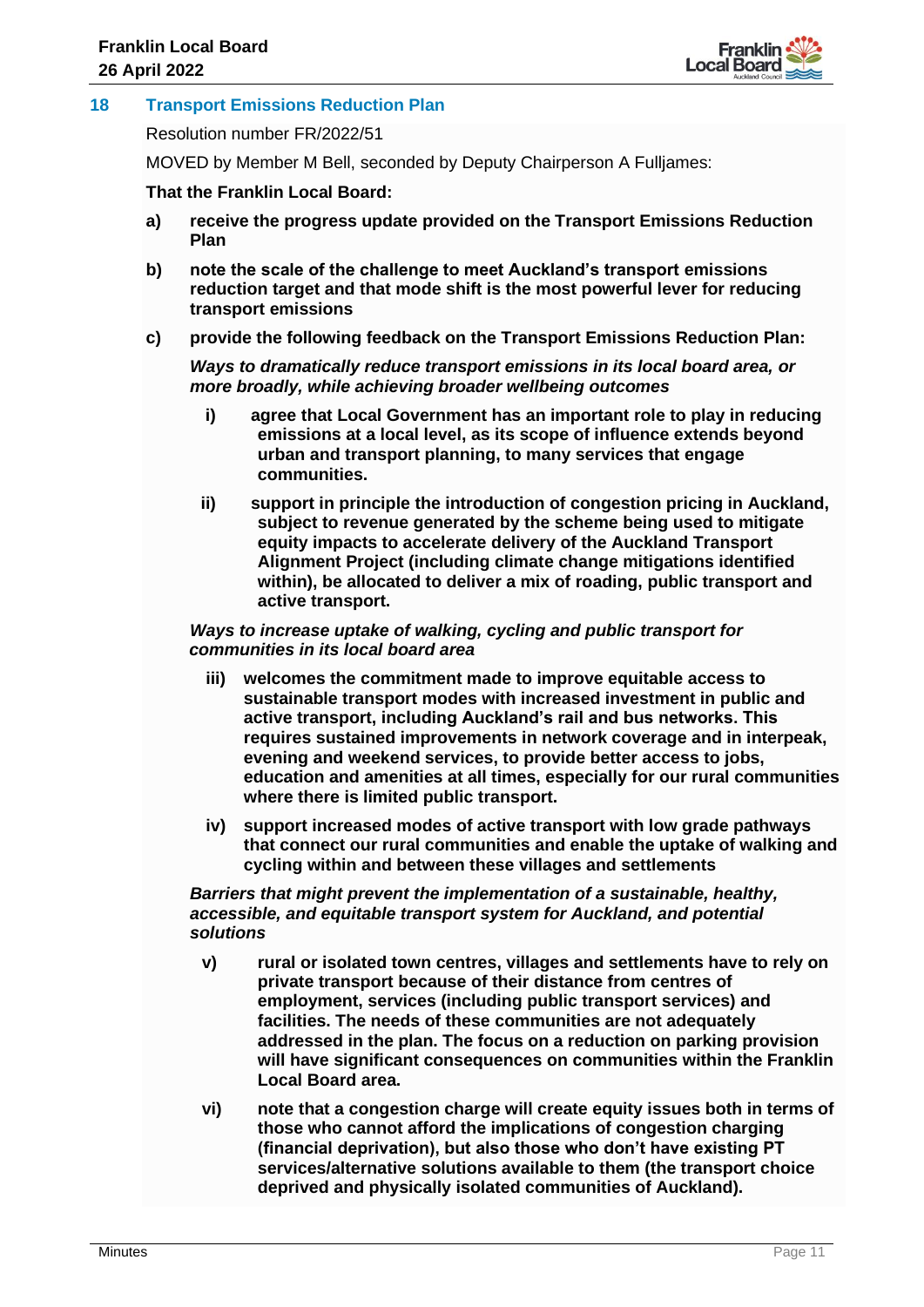

**vii) believe that organisations representing heavy vehicle interests are best placed to comment on equitable approach to moving freight but that truck lanes could be investigated to support moving freight and positive climate outcomes**

*Ways to build public support for the initiatives that will be introduced as part of the Transport Emissions Reduction Plan* 

- **viii) recommend including an additional principle about engaging and educating the public. Engaged communities play a significant role in societal shifts. It is communities, in particular rural areas, along on the journey as opposed to forcing them which could create outcomes that are not practical or able to be reasonably achieved**
- **ix) encourage further investigation into installation of electric charging sites to further support transitioning to zero emissions vehicles**

**CARRIED**

# **19 Local board feedback on the draft 2021 Regional Parks Management Plan**

Resolution number FR/2022/52

MOVED by Member A Kinzett, seconded by Member M Bell:

**That the Franklin Local Board:**

- **a) receive the public feedback on the draft 2021 Regional Parks Management Plan**
- **b) provide the following formal feedback on the draft 2021 Regional Park Management Plan to the hearings panel:**
	- **i) do not consider that the plan adequately recognises the role that regional parks play as local places of significant importance to local communities. The board considers this to be a lost opportunity for Auckland Council and for generating improves environmental and recreational outcomes**
	- **ii) increase capacity for Responsible Self Contained Camping across the southern parks, particularly on parks isolated and a distance from urban centres or settlements and permitted sites as per the pending bylaw (e.g. Āwhitu Regional Park)**
- **c) appoint Angela Fulljames to speak to the hearings panel on the board's feedback in b) on 9 May 2022.**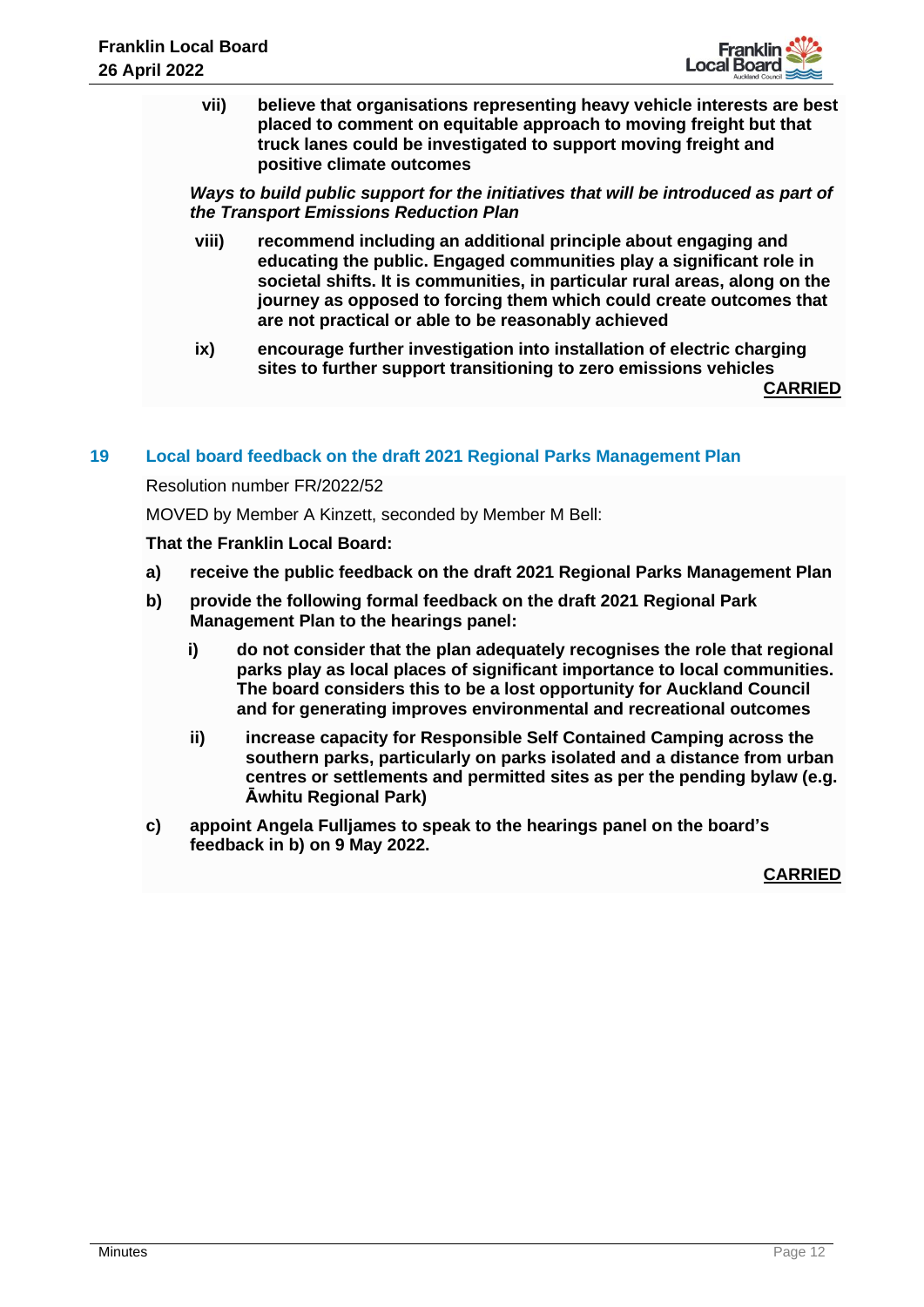

## **20 Approval for the extension of existing names for two new roads at 44 Eighth View Avenue, Beachlands**

Resolution number FR/2022/53

MOVED by Member M Bell, seconded by Member L Soole:

## **That the Franklin Local Board:**

- **a) approve the name 'Seventh View Avenue' for the new public road (Road 2) to be extended at 44 Eighth View Avenue, Beachlands, pursuant to section 319(1)(j) of the Local Government Act 1974 (road name reference RDN90096946 and resource consent references BUN60362291 and SUB60362293).**
- **b) approve the name 'Eighth View Avenue' for the new public road (Road 3) to be extended at 44 Eighth View Avenue, Beachlands, pursuant to section 319(1)(j) of the Local Government Act 1974 (road name reference RDN90096946 and resource consent references BUN60362291 and SUB60362293).**

**CARRIED**

## **21 Approval to correct the spelling of two road names ('Metorita Crescent' & 'Haukake Road') approved at the Paerata Rise subdivision (741 & 801 Paerata Rise, Pukekohe)**

## Resolution number FR/2022/54

MOVED by Member A Cole, seconded by Member A Kinzett:

## **That the Franklin Local Board:**

- **a) partially rescind resolution FR/2021/12 in relation to resolution (a)(v) & (vii) which approved the name 'Metorita Crescent' for Public Road 7 and 'Haukake Road' for Public Road 9 at the Paerata Rise subdivision located at 741 & 801 Paerata Rise, Pukekohe (road name reference RDN90098554, and resource consent references SUB60338930 and BUN60338879). These names were spelt incorrectly.**
- **b) approve the names 'Metoriti Crescent' for Public Road 7 and 'Hauhake Road' for Public Road 9 created by way of subdivision at the Paerata Rise development located at 741 & 801 Paerata Rise, Pukekohe (road naming reference RDN90098554 and resource consent references SUB60338930 and BUN60338879).**

**CARRIED**

# **22 Governance Forward Work Calendar April 2022**

Resolution number FR/2022/55

MOVED by Member L Soole, seconded by Member A Kinzett:

## **That the Franklin Local Board:**

**a) note the governance forward work calendar dated April 2022 (Attachment A).**